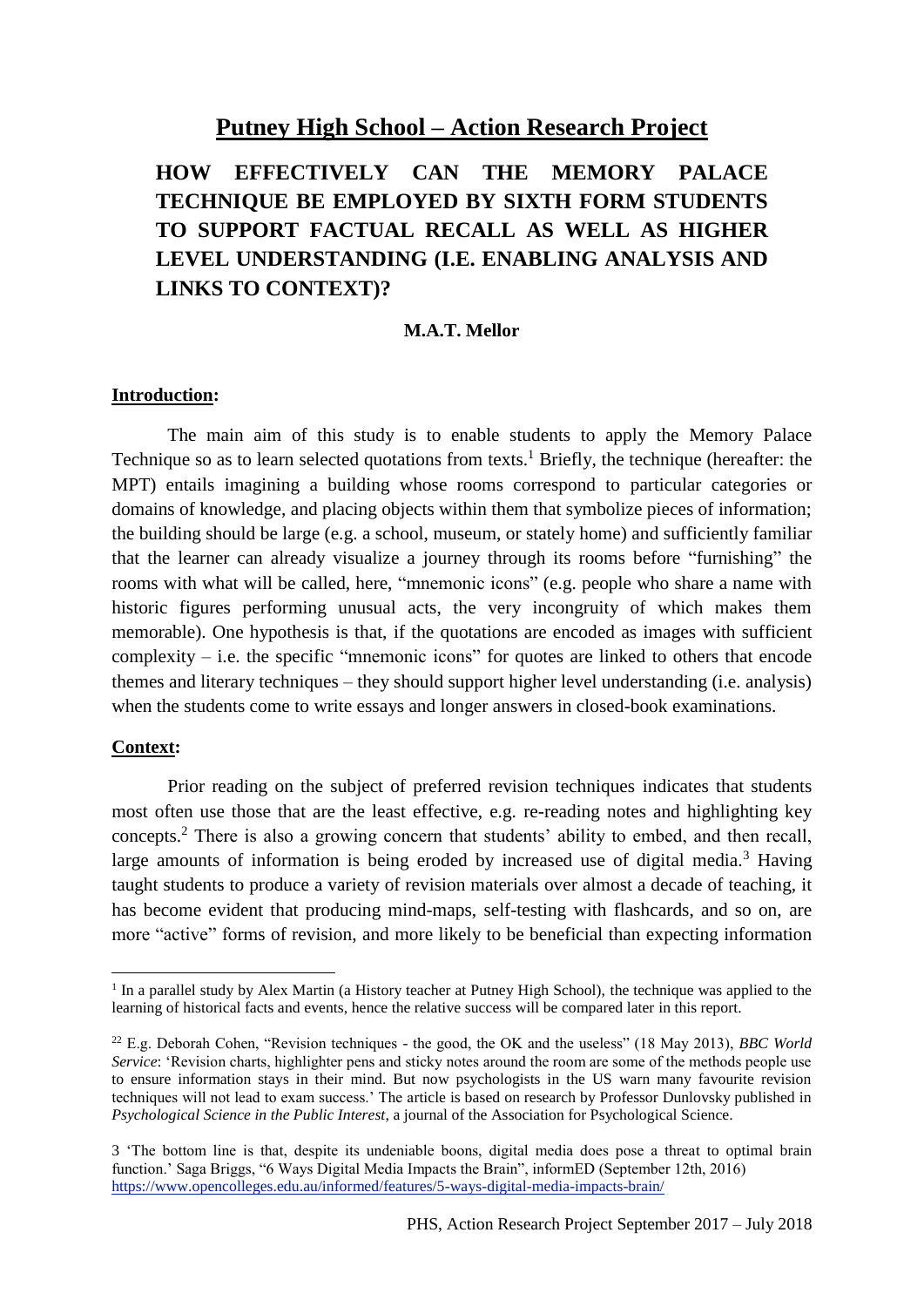to "seep in by osmosis". One would expect the MPT to be appealing because it has not often been used in schools and it also lends itself to highly individual and artistic responses, encouraging the students to take ownership of their work. (Students may be aware of the technique from the recent television series *Sherlock*, which has lent it a degree of glamour and fashionable eccentricity; Alex Martin, a colleague who conducted a parallel study with History students, made the connection in her own teaching materials, when introducing the technique to a class.)

More broadly, this particular project is part of Putney High School's (and the Girls Day School Trust's) programme of Action Research Projects, and twilight CPD sessions, to improve Teaching & Learning. The English & History departments have chosen to focus on Memory. Putney is a high-achieving<sup>4</sup> independent school (in the top 10 for London independent schools), where teachers expect the majority of students to be enthusiastic about new techniques, and generally self-motivated. At the start of the study, the hope was that there would not be much resistance to learning a new method, nor a limited ability to devise "mnemonic icons" for the quotations due to limited conceptual schemata (which is integral to the efficacy of the method).

As mentioned above, the preference for less productive revision methods among secondary students is a general problem in the UK, although we do not have extensive data about our own students. One intention of the study was to clarify the nature and scale of this problem through the use of survey questions, after testing students.

### **Literature:**

The method of loci…is a method of memory enhancement which uses visualizations with the use of spatial memory, familiar information about one's environment, to quickly and efficiently recall information. The method of loci is also known as the memory journey, memory palace, or mind palace technique. This method is a mnemonic device adopted in the *Rhetorica ad Herennium*, Cicero's *De Oratore*, and Quintilian's *Institutio Oratoria*. 5

The main aim of this study is to enable students to apply the MPT so as to learn selected quotations from texts (rather than 'to recall faces, digits, and lists of words'<sup>6</sup> as in memory contests). Most websites dedicated to revision or memory techniques highlight the use of the MPT for learning Foreign Languages (in particular, the declensions or nouns and conjugations of verbs).<sup>7</sup> Some focus on Mathematics, and a few mention further possible uses,<sup>8</sup> but higher order thinking skills are rarely considered.

 $\overline{a}$ 

<sup>4</sup> 2017 results: 98.9% A\*-B at A-level; 92.1% A\*-B at GCSE.

[http://www.putneyhigh.gdst.net/userfiles/putneyhigh/images/body/Senior-School/Results-Destinations-and-](http://www.putneyhigh.gdst.net/userfiles/putneyhigh/images/body/Senior-School/Results-Destinations-and-Careers/Putney%20prospectus_2017%20(Academic%20results).jpg)[Careers/Putney%20prospectus\\_2017%20\(Academic%20results\).jpg](http://www.putneyhigh.gdst.net/userfiles/putneyhigh/images/body/Senior-School/Results-Destinations-and-Careers/Putney%20prospectus_2017%20(Academic%20results).jpg)

<sup>5</sup> [https://en.wikipedia.org/wiki/Method\\_of\\_loci](https://en.wikipedia.org/wiki/Method_of_loci)

<sup>6</sup> *[Ibid.](https://en.wikipedia.org/wiki/Method_of_loci)*

<sup>7</sup> Some websites describing how to use the Memory Palace for Language Learning: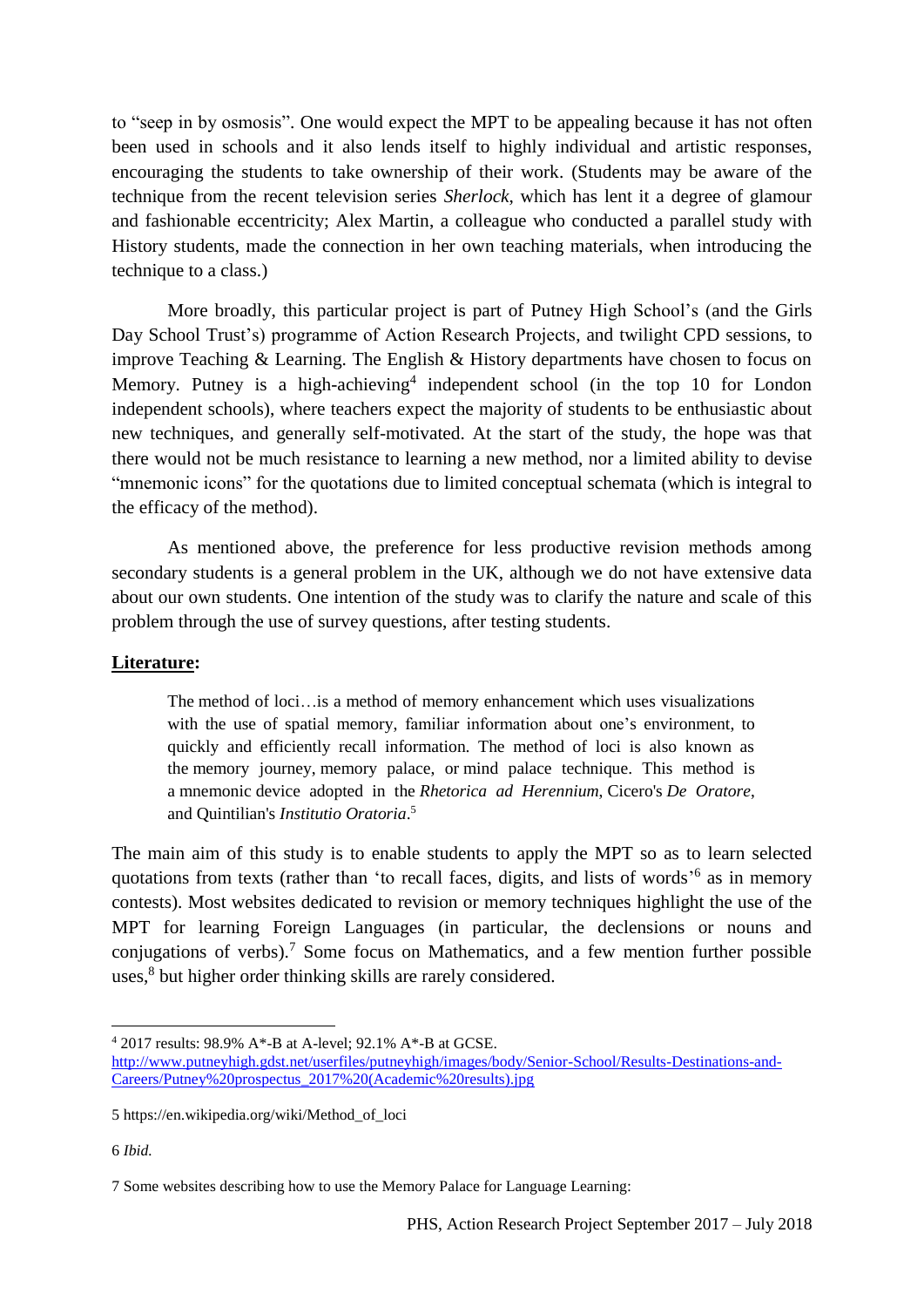As was proposed above, if the quotations are encoded with sufficient complexity – i.e. linking the "mnemonic icons" to others that encode themes – learning them should support higher level understanding (i.e. analysis) when the students come to write longer answers in closed book tests and/or public examinations.

#### **The Rationale for the Intervention:**

The target group were Year 13 students studying Marlowe's *Doctor Faustus* for A-Level English Literature. Participants were informed that an action research project was imminent when they took an assessment to obtain baseline data, in Spring 2018. The following lesson, the nature of the project was explained, and the rationale. It was envisaged that participants should be fully conscious of the purpose of the study, and the likely benefits, although no guarantee or claim was made for a specific degree of improvement. It was felt that the minimal value of engaging students with the activity would be that they felt pleased to be part of such a project, and reassured (consciously or unconsciously) that there should be some benefit however small, if they produce revision materials in a different fashion, rather than concerned that they might be wasting time in the run-up to public examinations. The general reaction was positive, and no-one expressed any concerns about this.

Whatever else students prefer, applying the Memory Palace technique is a kind of 'effortful, varied practice', as is recommended by many recent researchers.<sup>9</sup> Whether students consciously, deliberately use the technique in an exam a few times, or not at all, reviewing the text with a different approach should already have supported retention and increase "retrieval strength". Revision should be active and entail trying to retrieve information often, rather than re-reading notes as if that will embed the ideas more deeply in ones mind.

Generally, when revising, students are recommended to "double-code" information so that each concept/fact/datum is linked to more "schemata", making it easier to recall. As Daisy Christodoulou points out in *Seven Myths about Education*, <sup>10</sup> almost everyone over the age of three can remember the sequence of 16 letters in the phrase "The cat is on the mat" but accurately remembering a sequence of 16 numbers is extremely difficult for most adults without consciously applying technique. Because the letters are grouped into words that constitute six pieces of information (rather than 16) and the memory is reinforced by the internal rhyme of 'cat' and 'mat', the sentence is especially easy.

- [Anthony Metivier,](https://www.fluentin3months.com/author/metivierann/) "How to Use a Memory Palace to Boost Your Vocabulary" <https://www.fluentin3months.com/memory-palace/>
- <https://litemind.com/memory-palace/>

**.** 

<https://linguisticator.com/memory-techniques-and-language-learning/>

<http://www.languagesurfer.com/2013/03/27/building-a-memory-palace-for-language-learning/>

<sup>8</sup> <http://www.real-memory-improvement.com/the-memory-palace.html>

<sup>9</sup> Presentation by Phoebe Bradley during a Teaching & Learning meeting at PHS, Spring 2018.

<sup>&</sup>lt;sup>10</sup> Daisy Christodoulou, "Myth I: Facts Prevent Understanding" in *Seven Myths about Education* (Abingdon: Routledge, 2014), p. 19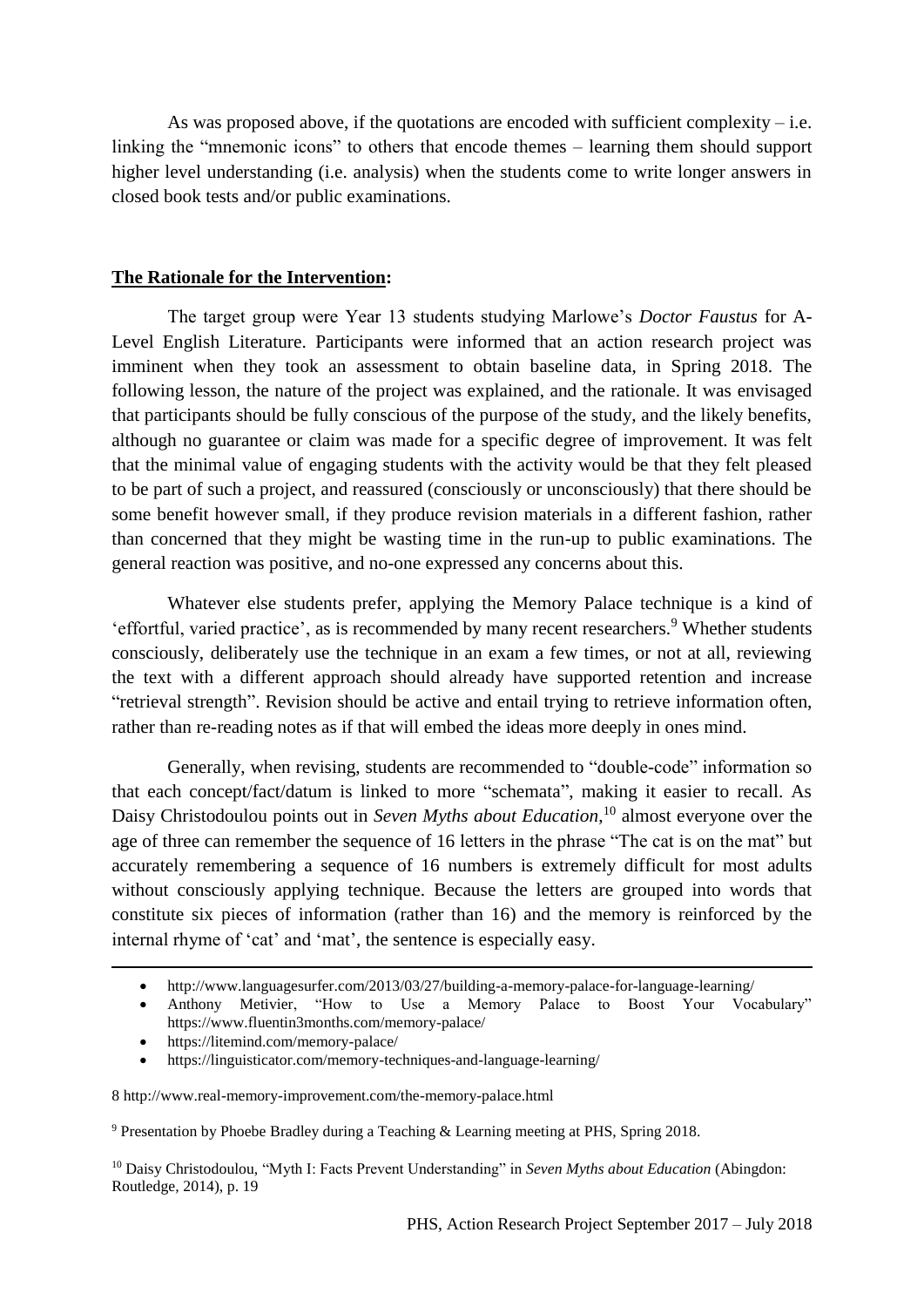That said, the sequence of 16 numbers Christodoulou chose to illustrate her point (4871947503858604) proved easy to recall in a matter of seconds by matching two digits in each group of three or four to a year, and then the year to an album, with the other digit corresponding to a song with that track number, or a colour on the cover (such are the benefits of mild synaesthesia, and a large record collection). This would not, of course, work for everyone, and gets easier with age, but one would hope that most students have some area of interest that will provide them with pre-existing "schemata". Demonstrating recall of a long sequence can help to convince students to try the MPT, and/or (as was done in the introductory lesson) a 13-stage route through a Memory Palace I'd made earlier.

### **Teaching the Technique to Students**

The action research project was introduced in a single (55 minute) lesson, the technique itself, and then students started "building" their memory palace, to be completed in their own time. After a brief discussion of how memory works and why 'effortful, varied practice' (*supra*) is so valuable, the technique was broken down into the following stages:

- Pick a large building you know very well, with a number of rooms suitable for your purpose
- Imagine a logical order in which you might walk past the rooms a journey through the memory palace, as it were.
	- *If in doubt use Putney, and move along the Long Corridor, then up the stairs into the Sixth Form Centre*
	- If particular rooms can be in some way associated with the themes of a scene, use them; the offices, too, might have useful prior associations.
- You are going to place objects and figures in each room that stand for key quotations…but also the themes you associate with them.
- This way, you should not merely recall the quotes but also the themes, and perhaps even literary techniques.

For the sake of "scaffolding" the students' efforts to build a memory palace, they were provided with a provisional plan (below), in which rooms in the Sixth Form Centre of PHS corresponded to scenes in *Doctor Faustus*. This particular route through the school lends itself well to the task, although provided there is some connection – however tenuous – between the room and the themes, there are innumerable alternatives in any school with several dozen classrooms and studios, not to mention offices.

ROOM 1 (History & Politics)  $\rightarrow$  Prologue & Scene 1: Dr F is a new hero for a new age, a turning point in history and a time of political turmoil.

ROOM 2 (Religious Studies)  $\rightarrow$  Sc. 2: Dr F's servant, Wagner, mocks the scholars whose knowledge of theology seems inferior to his own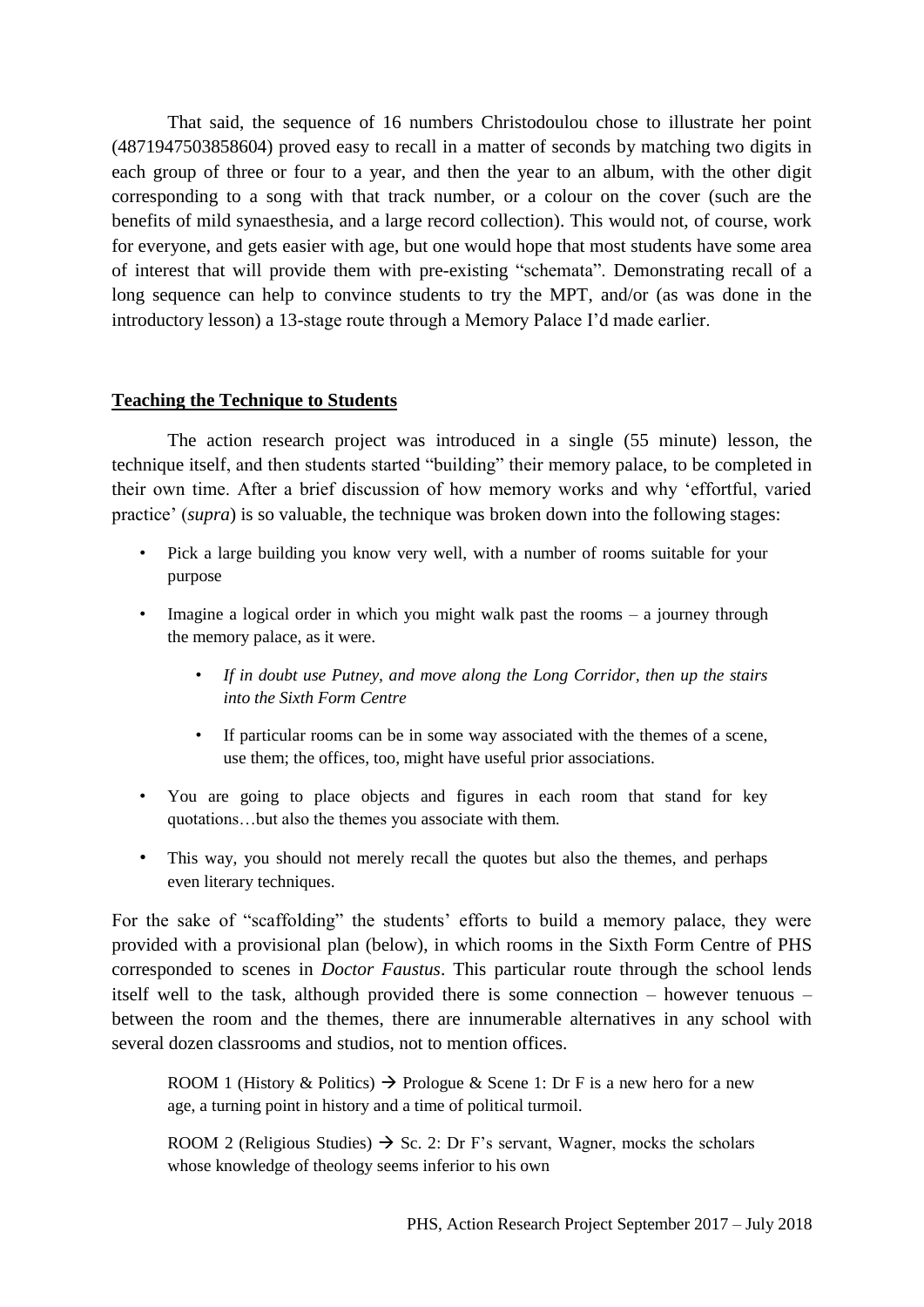ROOM 3 (History)  $\rightarrow$  Sc. 3: Dr F sells his soul to surpass other historical figures

ROOM 4 (History)  $\rightarrow$  Sc. 4: Wagner uses demons [like those depicted in some walldisplays] to enslave a servant

Upstairs to ROOM 5 (Classics)  $\rightarrow$  sc. 5: Dr F starts asking for various things, inc. a wife whom Mephistophilis compares to Penelope from *The Odyssey*.

SR6 (Geography)  $\rightarrow$  Sc. 6: Robin & Rafe summon demons to fulfil their base, material desires.

SR7 (English)<sup>11</sup>  $\rightarrow$  Sc. 7: Seven Deadly Sins arrive to distract Dr F from suicide.

SR8 (Art)  $\rightarrow$  Sc. 8: Dr F visits Rome, which is described as a cultural centre full of impressive art and architecture.

Study Area (where students tend to sit around joking...)  $\rightarrow$  Sc. 9: a comic scene with the servants and the Vintner.

World Class Universities office  $\rightarrow$  Sc. 10: The court of Charles V, the most powerful man in the known world, at the time.

The Office of the Heads of Y12 & 13  $\rightarrow$  Sc. 11: Dr F meets the Duke & Duchess of Vanholt.

Head of Sixth Form's office  $\rightarrow$  Sc. 12: After wasting his time with some lecherous scholars, Dr Faustus receives a warning from God, via the Old Man.

Back downstairs to the Career Advice Room  $\rightarrow$  Sc. 13: Dr F fails to repent and is taken to Hell (analogous to being cast out of school and into the real world?)

The students spent the remainder of the lesson producing individual plans mostly using power-points so they could paste in images they found online, although some of the Art students drew their own. They were to continue the task in homework for that week (ensuring that all engaged with it) but recommended to spend longer, as this would be a legitimate part of their actual revision. A selection of quotes was also provided for each scene, which the students were to encode as "mnemonic icons" to be placed in each room, as well as any others they deemed suitable. As with the floorplan itself, the process of encoding a quote was modelled, as below:

> Her lips suck forth my soul: see, where it flies! – Come, Helen, come, give me my soul again. Here will I dwell, for heaven is in these lips

 $\overline{a}$ 

To make it more memorable, try picturing the sole [*sic*] of a shoe flying out of Helen's lips. It's more effective if you don't imagine a-preternaturally-beautiful-Greek-woman but any Helen you know… …and picture an expanse of sky 'in these lips', or a church (i.e. a "house of God") with Dr F inside.

<sup>11</sup> SR07 is my own form room, where the students had been taught regularly since Year 12. They were invited to assign Deadly Sins to their fellow students, and cast their teacher as Lucifer or Doctor Faustus.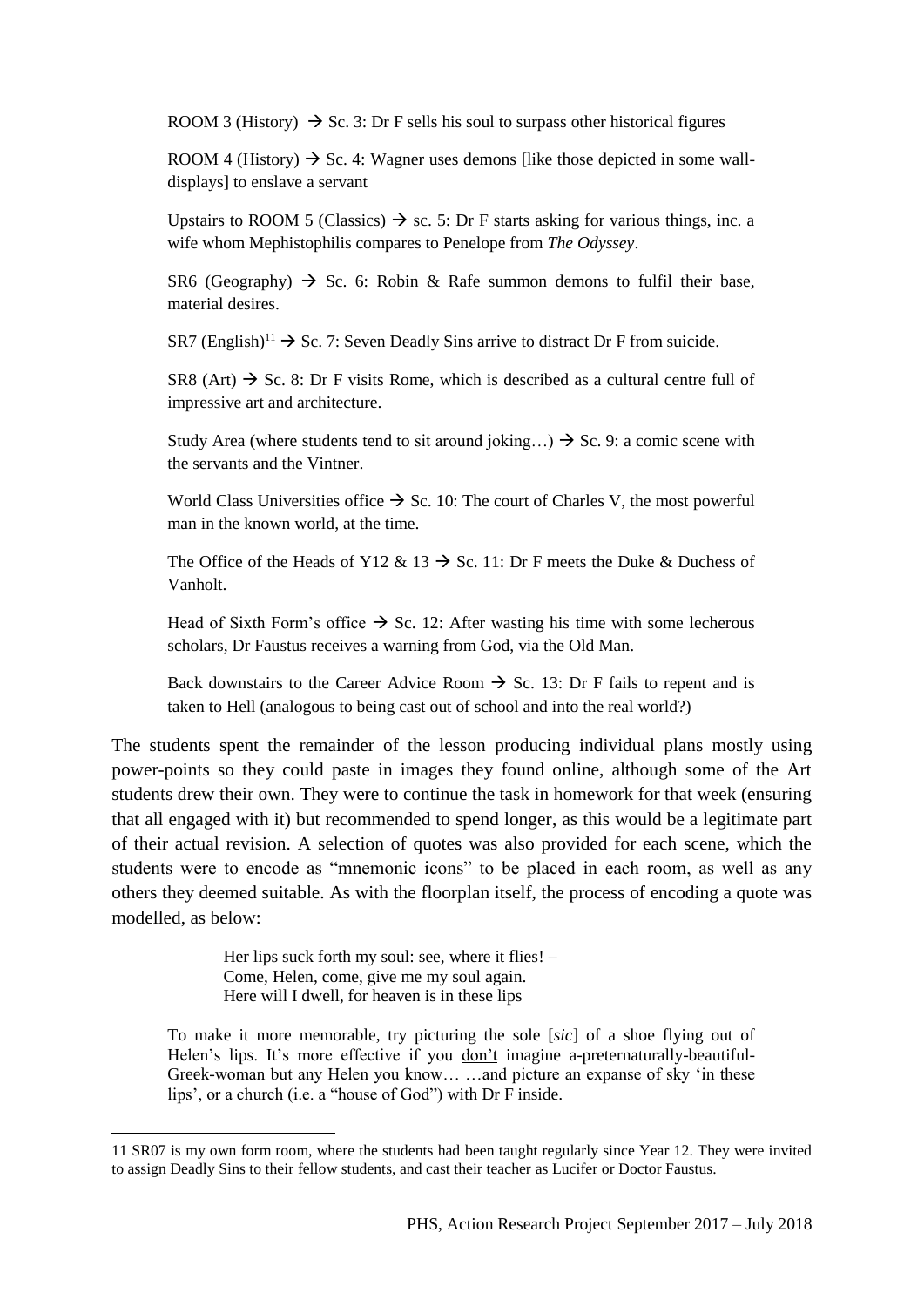When adapting this method for their own purposes, it is strongly recommended that teachers model a few examples, and discourage Google-ing for arbitrary images, as "retrieval strength" is partly dependent on how well any given symbol is already embedded within a nexus of conceptual schemata. Note, too, that the "floorplan" of the Memory Palace is deliberately brief, and the descriptions mildly facetious; it was assumed that the students would be better disposed to engage with the task if memorizing the route alone were deemed a quick win. The baseline assessment had demonstrated that not all were secure in their knowledge of the plot, a year after starting the text, so the additional scaffolding was offered.

### **Results, part 1**:

| <b>BASELINE TEST</b> |     | <b>FOLLOW-UP TEST</b> |        | GAIN (%) | <b>PREDICTION</b> |
|----------------------|-----|-----------------------|--------|----------|-------------------|
| 1)                   | 19  | 23                    | $+21$  |          | $A^*$             |
| 2)                   | 29  | 39                    | $+34$  |          | $A^*$             |
| 3)                   | 28  | 42                    | $+50$  |          | $A^*$             |
| 4)                   | 15  | 30                    | $+100$ |          | $A^*$             |
| 5)                   | 28  | 38                    | $+36$  |          | $A^*$             |
| 6)                   | N/A | 27                    | N/A    |          | A                 |
| 7)                   | 17  | 33                    | $+94$  |          | A                 |
| 8)                   | 34  | 30                    | $-12$  |          | B                 |
| 9)                   | 14  | 23                    | $+92$  |          | B                 |
| 10)                  | 15  | N/A                   | N/A    |          | B                 |
| 11)                  | 22  | 25                    | $+14$  |          | B                 |
| 12)                  | 15  | 32                    | $+113$ |          | B                 |
| 13)                  | 17  | 28                    | $+65$  |          | $\mathsf{C}$      |
| <b>MEAN:21.1</b>     |     | 30.8                  | $+45$  |          |                   |



PHS, Action Research Project September 2017 – July 2018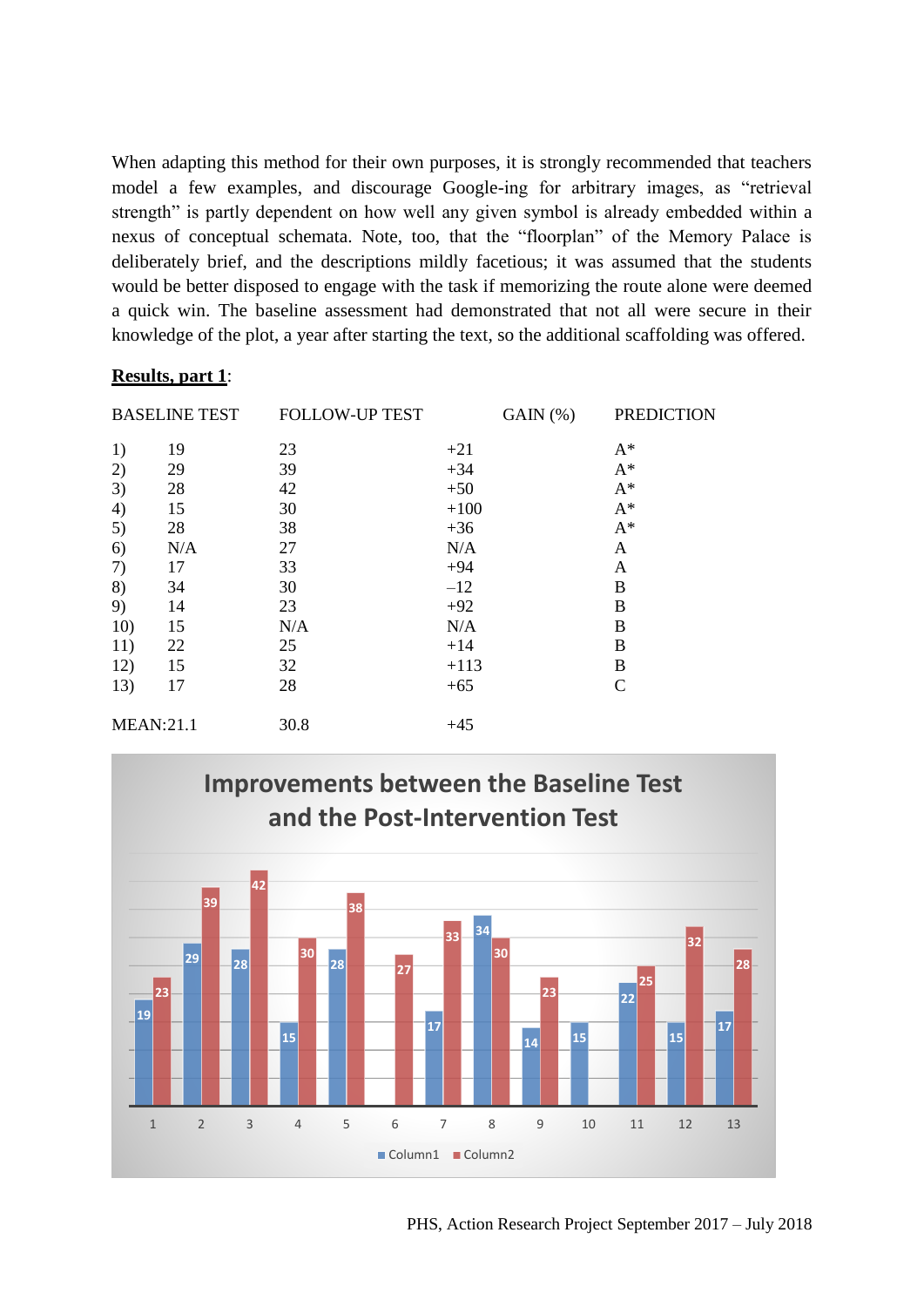## **Results, part 2**:

### QUESTION 1

## In recent tests or mocks, how much did you use the Memory Palace Technique (MPT)?



### QUESTION 2

# Did the process of "building" a Memory Palace help you to engage with the text and/or revision generally?

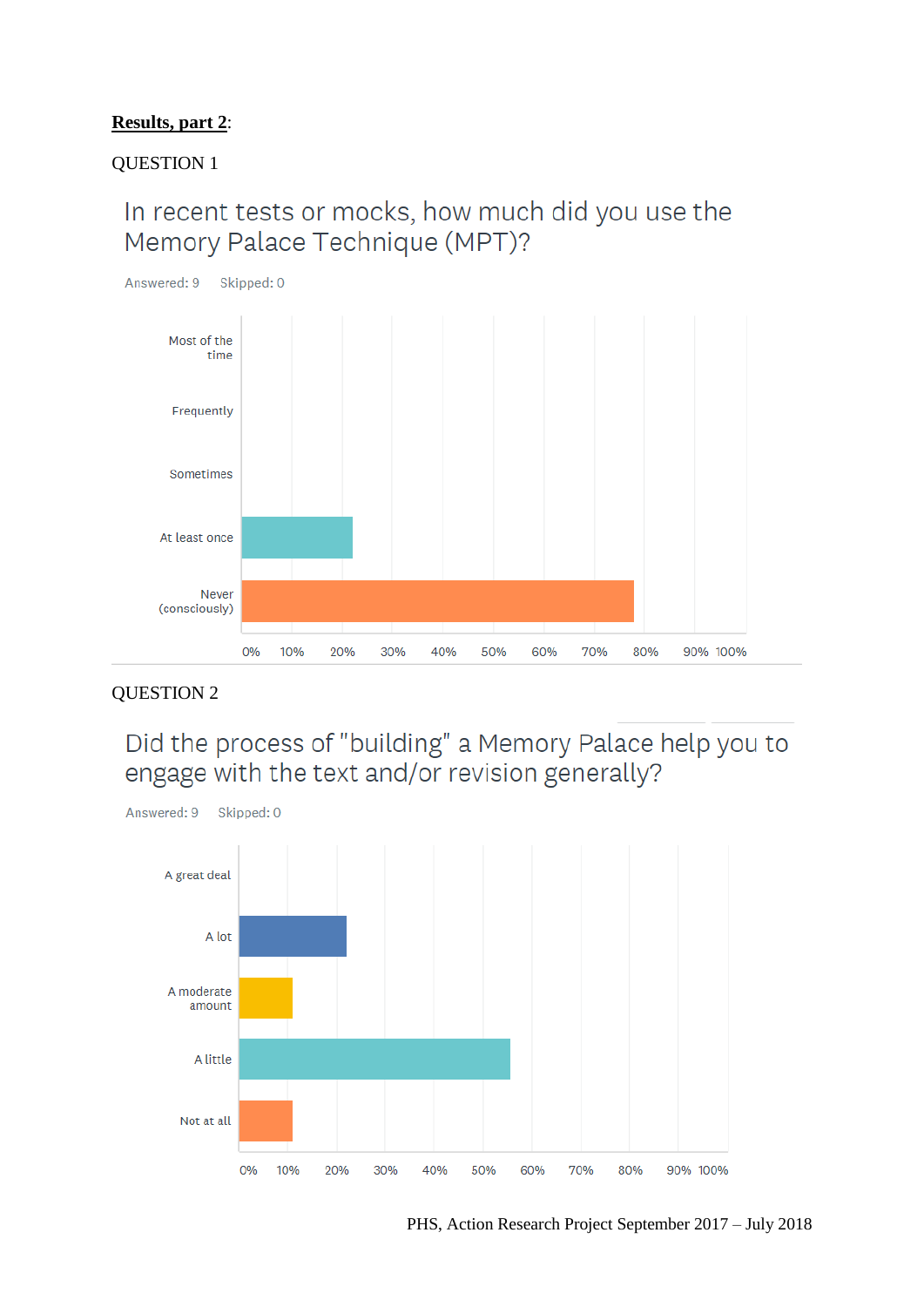## QUESTION 3



# What are your preferred revision methods?

## QUESTION 4

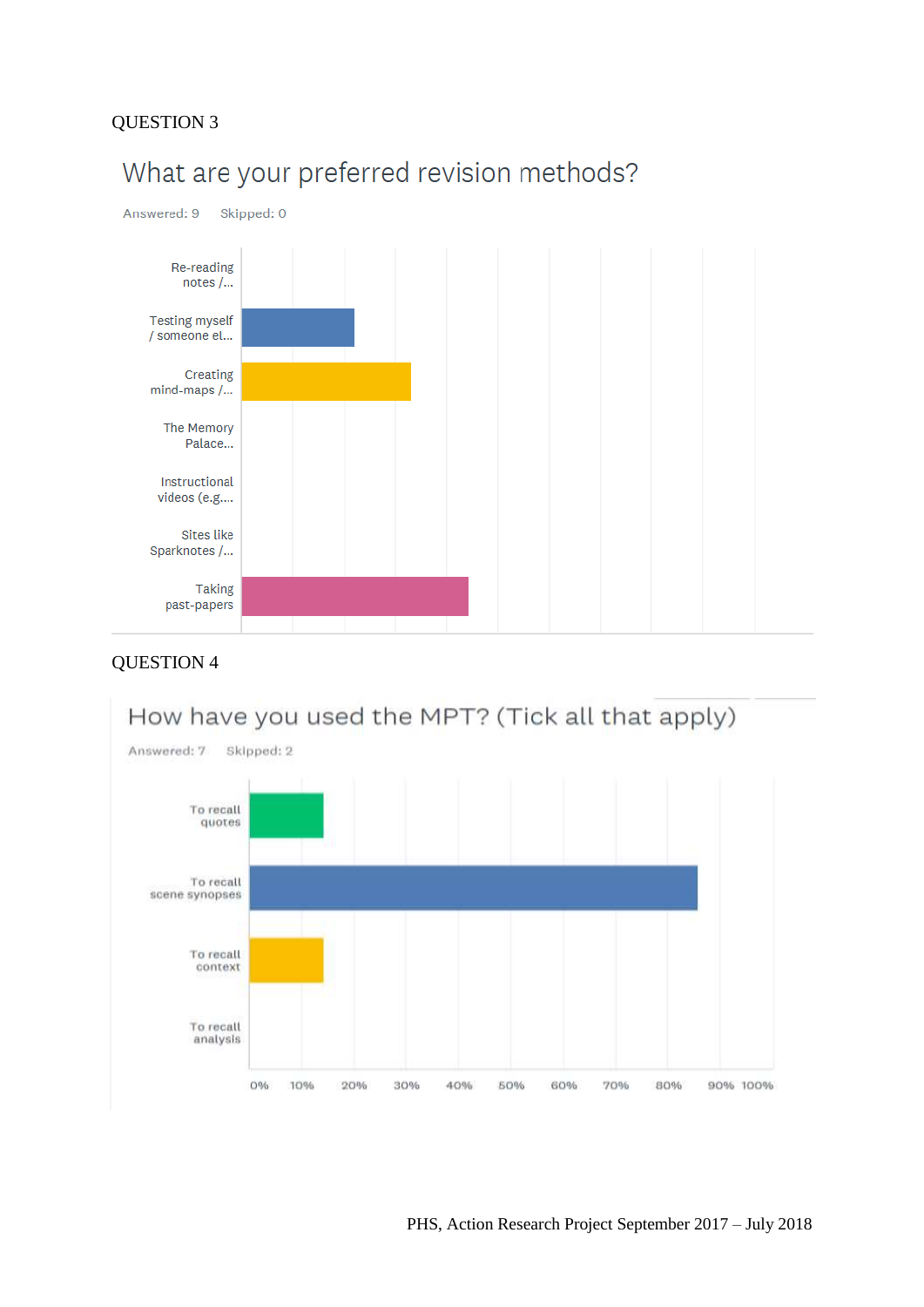## QUESTION 5

Would you use the MPT in another subject? If so, what?

| Answered: 6 Skipped: 3                                                                                                                                                                                                                                                                    |                           |   |  |  |  |  |  |
|-------------------------------------------------------------------------------------------------------------------------------------------------------------------------------------------------------------------------------------------------------------------------------------------|---------------------------|---|--|--|--|--|--|
| <b>RESPONSES (6)</b><br><b>TEXT ANALYSIS</b><br><b>TAGS</b>                                                                                                                                                                                                                               |                           |   |  |  |  |  |  |
| <b>PAID FEATURE</b><br>Text Analysis lets you search and tag comments and see word clouds of frequent words and phrases. To get this feature, upgrade to a paid plan.<br><b>UPGRADE</b><br>Learn more »                                                                                   |                           | 6 |  |  |  |  |  |
| Add Tags $\blacktriangledown$<br>Filter by Tag $\blacktriangledown$                                                                                                                                                                                                                       | Search responses          |   |  |  |  |  |  |
| Showing 6 responses<br>Yes, if I studied History I think it would be really helpful - each room as an event/country/time period. I think that the technique would have<br>been very helpful if I had more time to build my palace - perhaps it would be a good thing to do with Year 12s? |                           |   |  |  |  |  |  |
| View respondent's answers<br>5/16/2018 1:54 PM                                                                                                                                                                                                                                            |                           |   |  |  |  |  |  |
| Classics<br>5/16/2018 10:45 AM                                                                                                                                                                                                                                                            | View respondent's answers |   |  |  |  |  |  |
| Classics<br>5/15/2018 10:58 PM                                                                                                                                                                                                                                                            | View respondent's answers |   |  |  |  |  |  |
| probably not since my other subject is not suited to using this technique<br>5/15/2018 6:04 PM                                                                                                                                                                                            | View respondent's answers |   |  |  |  |  |  |
| No<br>5/15/2018 4:43 PM                                                                                                                                                                                                                                                                   | View respondent's answers |   |  |  |  |  |  |

### **Interpretation of Data**:

Regarding the Baseline Assessment (*Results, Part 1*), the Year 13s studied *Doctor Faustus* in Year 12, from September to the end of December 2016. They were examined on it in June 2017, hence they would have last read (or revised notes on) the text about eight months before the baseline assessment, in late-February 2018. None claimed to have started revising for their A-levels (beginning in late-May 2018), although all would be expected to have started by the time of the follow-up test (in mid-May, shortly before Study Leave). Incidentally, the students had been regularly required to recall information about the sociocultural climate during the Renaissance (that they first learned in relation to *Faustus*) throughout their study of Shakespeare's *Othello* (from September 2017 to January 2018).

At the time of the Baseline Assessment, no-one scored higher than 34/50 (or 68%) in the two classes that had not revised for 8 months; the lowest four scores were around 30%, and the mean was 21.1 (or 42.2%). The predicted grades for the students ranges from  $A^*$  - C, with a mean of A, and a mode of  $A^*$ . There was a strong correlation between test scores and A-level predictions, although some unexpectedly low scores for particular students revealed the huge impact stressful personal circumstances can have.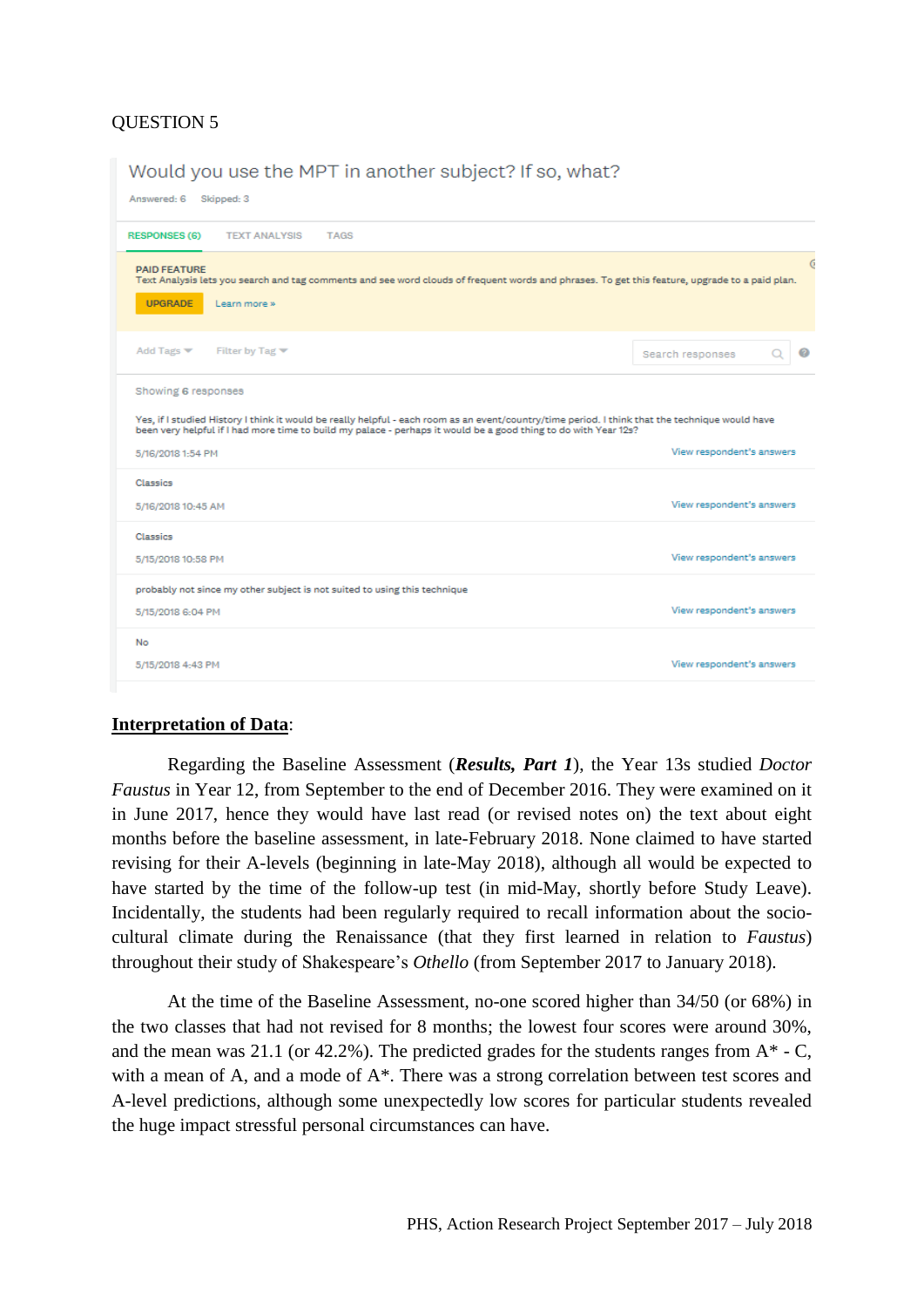It was pleasing to see that 10 out of 11 improved in the space of three months, with only one student showing a small decrease. Gains ranged from 14% to 113% (albeit from a low baseline result) with a mean of 55%. However, a significant (average) gain was inevitable, given that the students were expected to have started revising independently, and that at least half of their lessons since the Baseline Assessment had been dedicated to revising *Faustus* (approximately 10, across 10 weeks of teaching). Unfortunately, there was no control  $\text{group}^{12}$  who had not been subjected to the intervention (so as to ascertain its specific impact) and, as such, a questionnaire was needed to gather qualitative data about the students' subjective experience of using the MPT (see *Results, Part 2*, *supra*). While a minority of students reported using the MPT "at least once" since being taught how to use it, and most "never used it consciously" (Q1), more than 20% reported that the process of building the memory palace has helped their revision "a lot", and more than 50% "a little" (Q2).

Around 85% reported using the MPT to recall scene synopses; 15% had used it to recall quotes; and another 15% to recall context (Q4). These results suggest that the students might have used the basic plan of the memory palace (already created for them) as a prompt to recall when certain events took place, and only a minority had actually "populated" or "furnished" their memory palaces; alternatively, their memory palaces had not been sufficiently effective to enable them to recall what had not been encoded for them (quotes and context). Two of the questions in the survey referred to preferred revision methods (Q3) and the broader applicability of the MPT (Q5). While it might seem discouraging that none (0%) described the MPT as a preferred method (even with no limit on the number of choices), the methods they did choose can all be characterized as "active" (testing myself, >20%; creating mind-maps, >30%; taking past-papers, >40%) rather than "passive" (rereading notes; instructional videos; visiting sites like Sparknotes). A future study might explore the correlation between preferred methods and academic attainment, which we have seen to be high, compared to the "national cohort".

### **Conclusions**:

**.** 

Researching the MPT, teaching it, and designing a Memory Palace were all interesting processes, albeit with some frustration in the early stage when it became apparent that there were few precedents for this study. Designing a method to determine the precise effect of the MPT itself was a challenge; one problem was that a control group (necessarily composed of students facing public exams) might find it dispiriting to be denied an opportunity to use a technique that others had been taught. The reliance on qualitative data was therefore an obvious limitation of the present study, but the teaching resources were designed so that other teachers can easily start their own follow-up studies, to determine the relevance to their own subjects, and other year groups.

<sup>12</sup> A third Year 13 class (with a different teacher) had been revising *Doctor Faustus* for a few weeks, and the mean of their results was markedly higher  $(27.6,$  where  $n = 5$ , although it would be 32.3 without an "outlier" result of 9/50), although the class was also smaller with a higher proportion of A\* predicted students. Regrettably, there was no opportunity to re-test this class after the intervention.